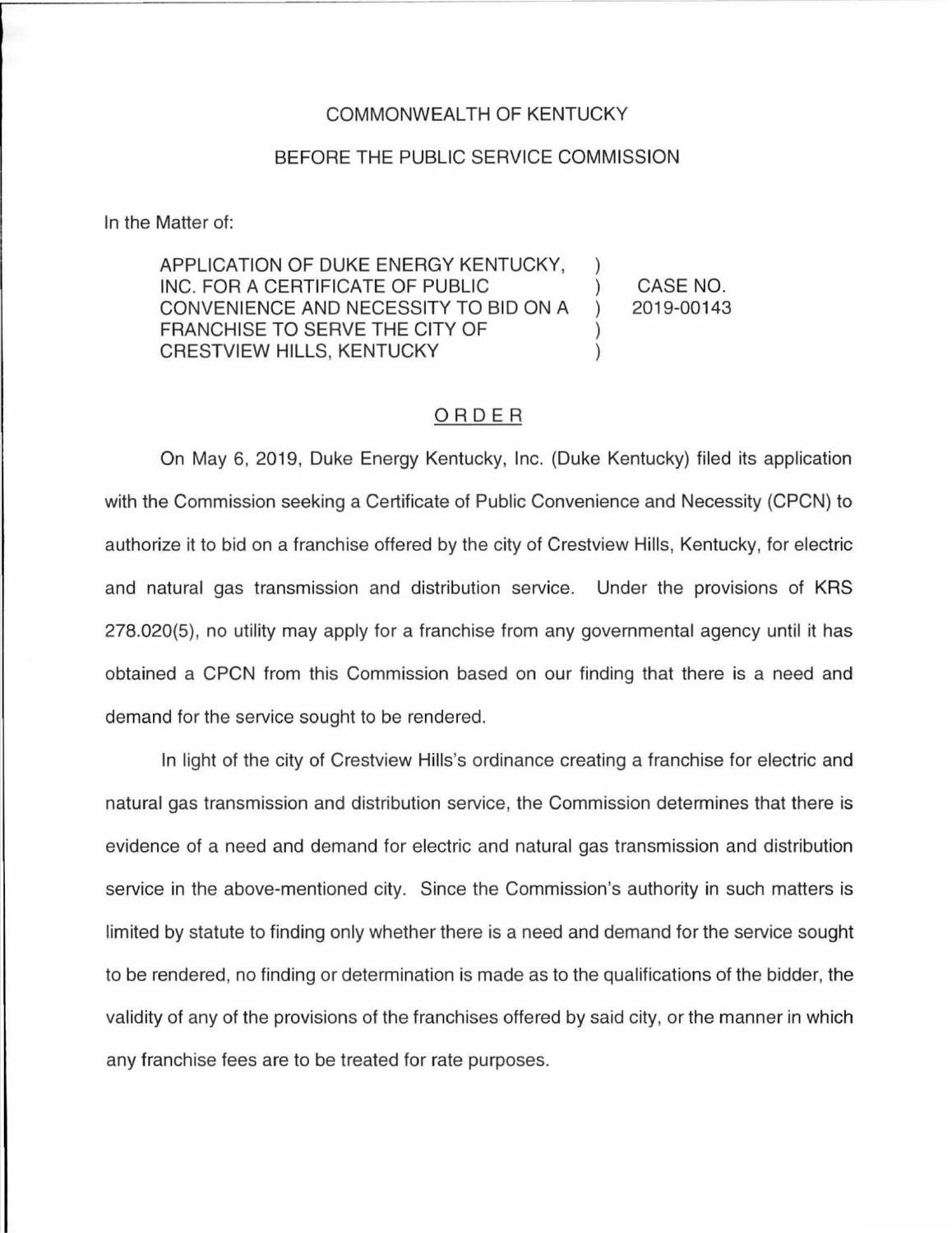IT IS THEREFORE ORDERED that:

1. Duke Kentucky is granted a CPCN that authorizes it to bid on a franchise offered by the city of Crestview Hills, Kentucky, for electric and natural gas transmission and distribution service.

2. If Duke Kentucky is not the successful bidder, Duke Kentucky shall file, within ten days of the award of the franchise at issue, with the Commission a written notice stating that Duke Kentucky was not the successful bidder.

3. If Duke Kentucky is the successful bidder, Duke Kentucky shall file, within ten days of the award of the franchise at issue, with the Commission a copy of the executed franchise agreement and a statement disclosing the amount of the initial franchise fee.

4. If Duke Kentucky is the successful bidder, Duke Kentucky shall file, within ten days of an increase or decrease in the amount of the initial franchise fee set forth in the franchise agreement, with the Commission documentation setting forth the revised fee.

5. Any documents filed pursuant to ordering paragraphs 2, 3, or 4 of this Order shall reference the number of this case and shall be electronically submitted via the Commission's electronic Tariff Filing System.

6. This Order shall not be construed as granting a CPCN to construct utility facilities in said city.

7. This case is closed and removed from the Commission's docket.

-2- Case No. 2019-00143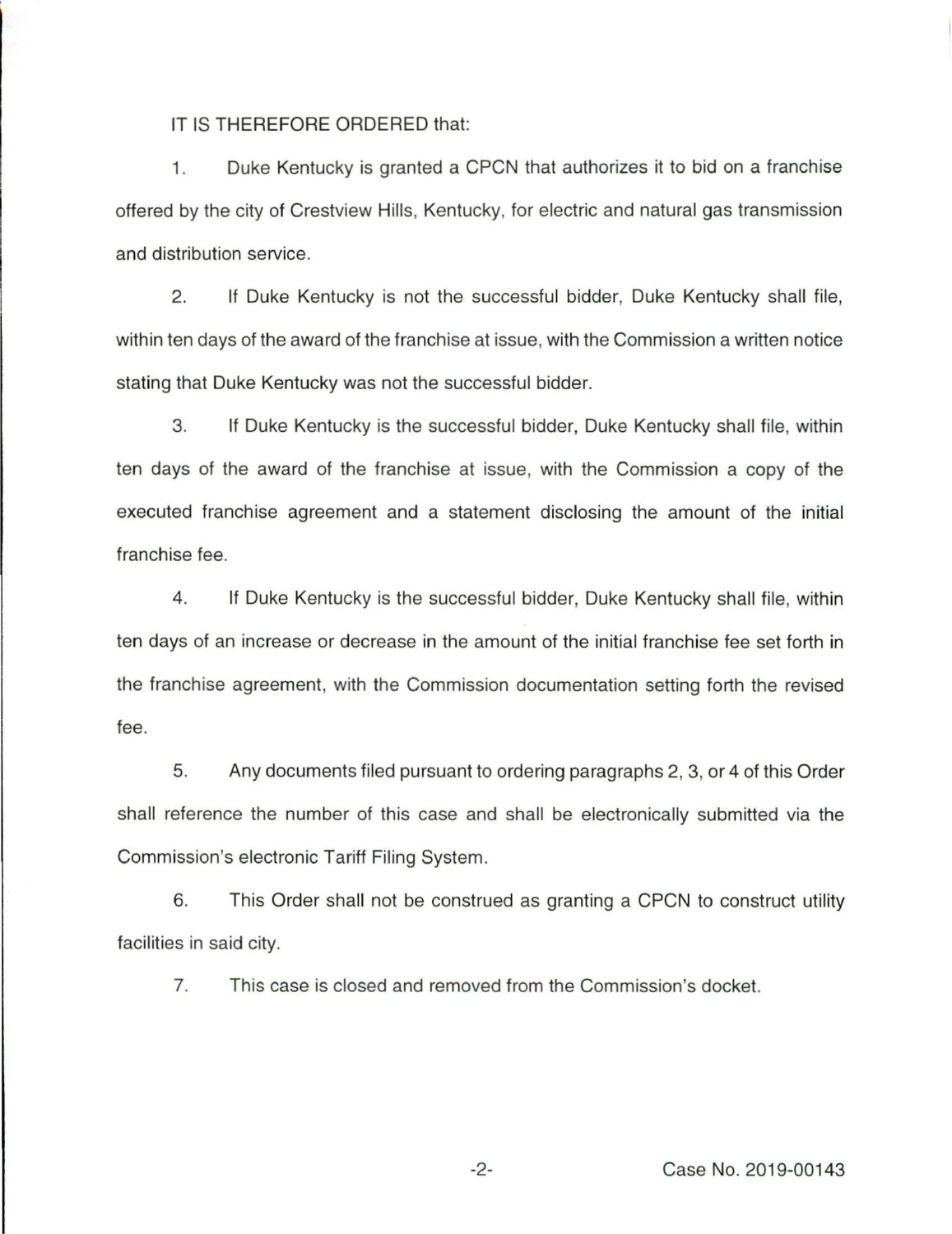By the Commission

| <b>ENTERED</b>            |  |                 |  |
|---------------------------|--|-----------------|--|
| MAY 14 2019               |  |                 |  |
| <b>SERVICE COMMISSION</b> |  | KENTUCKY PUBLIC |  |

ATTEST:<br>Cleven R. Punson

Executive Director